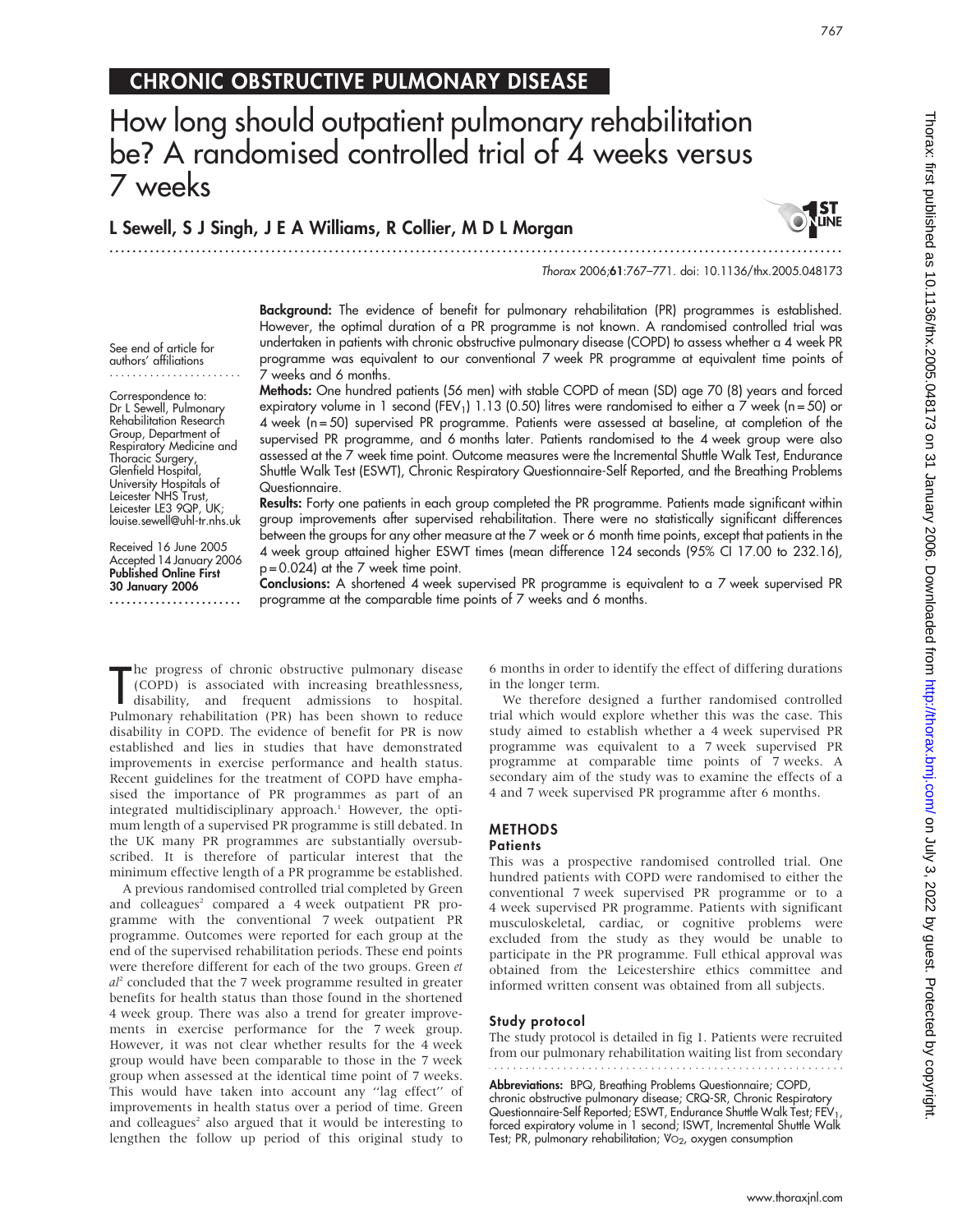

Figure 1 Study design.

care referrals. An initial assessment was completed and patients were then randomised (using previously prepared and consecutively numbered sealed envelopes) to either the conventional 7 week supervised PR programme or to the 4 week supervised PR programme. Patients were recruited consecutively on a convenience basis at the time of the initial assessment (one patient refused). All patients completed all primary and secondary outcome measures at the time of the initial assessment, before commencing the PR programme. All outcome measures were repeated upon completion of the supervised PR programme (either 4 or 7 weeks). On completion of the supervised PR programme, all patients were instructed to continue with their home training programme. Those patients randomised to the 4 week programme were then given an appointment for a further assessment equivalent to 7 weeks after the commencement of PR (that is, 3 weeks later). Patients in the 4 week group were asked to contact the PR department if they developed an exacerbation of their COPD within this 3 week home training period. No other contact with the patient was undertaken during this period. Assessments at 4 and 7 weeks and 6 months were completed by a blinded assessor not involved in the delivery of the rehabilitation programme.

#### Outcome measures

The Incremental Shuttle Walking Test  $(ISWT)^3$  and the Endurance Shuttle Walk Test (ESWT)4 were primary outcome measures for this study. The ISWT was used to measure maximal exercise performance. All patients completed one practice walk. The ESWT measured submaximal exercise performance. This test is completed following the ISWT. Patients walked at a constant speed equating to 85% of predicted peak oxygen consumption  $(\mathbb{V}\Omega_2)$  of the performance on the ISWT.

Secondary outcome measures were the Chronic Respiratory Questionnaire-Self Reported (CRQ-SR)<sup>5</sup> and the short form Breathing Problems Questionnaire (BPQ).<sup>6</sup> The CRQ-SR is a reliable and valid measure of health status in patients with COPD. It is comprised of four domains: dyspnoea, fatigue, emotion and mastery. As the questions in the CRQ-SR are identical to the operator led version, an assumption was

made that the previously reported minimal clinically important difference (MCID) of 0.5 per domain is valid for the CRQ-SR.7 Higher scores indicate better health status. This measure has been shown to be sensitive to change following pulmonary rehabilitation.<sup>8</sup> The BPQ is a 10 item selfadministered questionnaire which examines the functional and emotional impact of respiratory disease. A total score is produced ranging from 0 to 30 with lower scores indicating better health status. This measure has previously been shown to be sensitive to change following a short course of pulmonary rehabilitation.9

#### Pulmonary rehabilitation (PR) programme

The PR programme took place at Glenfield Hospital, University Hospitals of Leicester NHS Trust. The aim of the programme is to improve both physical performance and health status. Patients attended twice weekly with each session lasting for 2 hours; our institute offers a rolling programme. The session was divided into 1 hour of supervised exercise and 1 hour of education. All patients also completed a home training programme.

The education programme consisted of a rotation of 14 sessions of seminars and discussions covering the following topics: relaxation, disease education, dietary advice, benefits advice, energy conservation, medication advice, chest clearance, and breathing control techniques. Those patients randomised to the 4 week PR programme would miss a proportion of these talks. Therefore, all patients in the 4 week group were given a manual of comprehensive written information covering all the education topics.

During each week patients received 1 hour of supervised aerobic training and 1 hour of supervised strength training exercises. Supervised aerobic training sessions consisted of walking and cycling. Progression was achieved through weekly increases in duration. Patients were instructed to walk at a speed equal to 85% of predicted peak  $V_{O_2}$  as calculated from the ISWT. Total continuous walking times were recorded and patients also completed daily training walks at home. These were recorded on a home training diary. These home sessions were unsupervised; patients were advised to increase the duration of their walk rather than the intensity. This was monitored weekly in the supervised sessions. During the supervised strength training sessions, patients completed four separate exercises (bicep curls, sit to standing, pull-ups, and step-ups). Patients completed these exercises using hand weights and were instructed to complete three sets of 10 repetitions of each exercise. Perceived exertion scores<sup>10</sup> were recorded and hand weights increased when these scores were equal to or below 13. Patients were instructed to complete these exercises three times a week, including the once weekly supervised session.

#### Analysis of data

A power calculation for an equivalence trial was completed; it was calculated that 40 patients would be required in each group based on a difference in the mean improvement on the ISWT of 20 metres between the two groups. Recruitment of 100 patients would therefore allow for a study dropout rate of 20%.

Statistical analysis was carried out using Statistical Package for Social Science (SPSS) software Version 13. Baseline characteristics and exercise data are presented as mean (SD). Mean and range values were identified for quality of life scores. The within group differences were compared using repeat measures analysis of variance, post hoc analysis identifying where significant differences occurred. Between group comparisons were compared using analysis of variance for repeat measures with weeks on rehabilitation being the dependent factor. Analysis between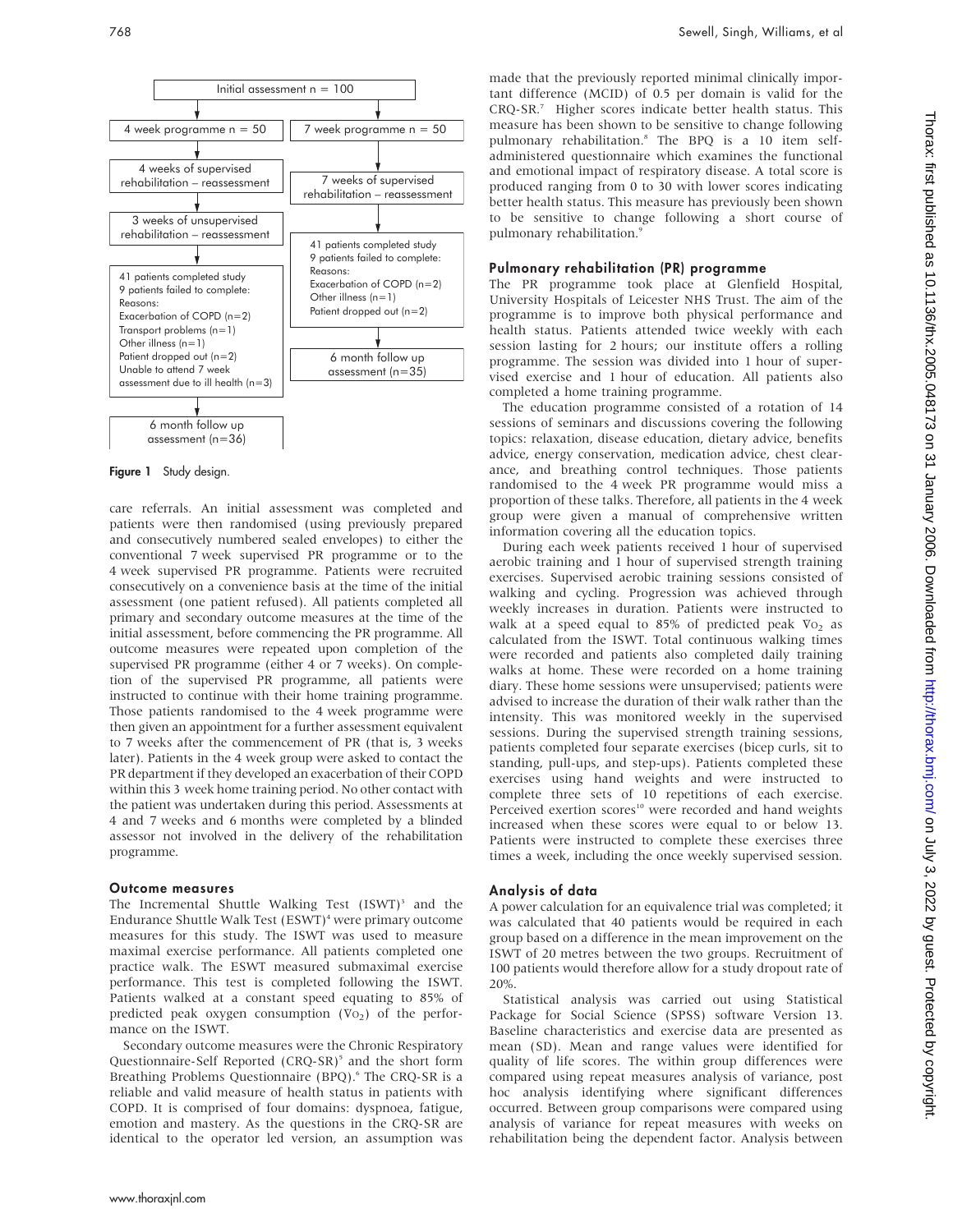groups was performed at equivalent time points—that is, baseline, 7 weeks, and 6 months. Further analysis was completed between groups at comparable time points, comparing the difference at the end of the supervised component of training. To take into account possible baseline differences in exercise performance, univariate analysis of variance was performed with baseline exercise performance as a covariant. Where analysis of variance identified a significant difference, post hoc tests were completed with correction for multiple measures. Mean difference and 95% confidence intervals (CI) are presented for comparisons within and between groups. A p value of  $< 0.05$  was considered statistically significant.

#### RESULTS

One hundred patients were recruited to the study, 50 of whom were randomised to the 4 week PR programme and 50 to the 7 week PR programme. Baseline characteristics of these patients are presented in table 1. Eighteen patients withdrew from the study (nine from each group) before they completed the 7 week time point of the study; the reasons are detailed in fig 1. This level of dropouts is similar to that experienced in our routine clinical service. No baseline differences in age, sex distribution, or pulmonary function were found between the two groups. There were also no differences for either group when study dropouts were compared with those who completed the study in terms of age, sex distribution, pulmonary function, and baseline ISWT score.

Of those patients who completed rehabilitation, a total of 71 patients were reassessed 6 months after completing the rehabilitation programme, 36 from the 4 week PR programme and 35 from the 7 week PR programme. The reasons for non-attendance at the 6 month follow up assessment were exacerbation of COPD  $(n = 5)$ , died  $(n = 2)$ , moved away from area  $(n = 1)$ , patient did not attend but no reason given  $(n = 6)$ .

#### Within group comparison

#### Four week group

Within group analysis identified that there was a significant difference in ISWT performance between the four time

|                                  | Four week group<br>$(n = 50)$ | Seven week group<br>$(n = 50)$ |
|----------------------------------|-------------------------------|--------------------------------|
| M: F                             | 29.21                         | 27:23                          |
| Age (years)                      | 68. 2 (7.7)                   | 7196 (8.3)                     |
| Current smokers (n)              | 3                             | 5                              |
| $FEV1$ (litres)                  | 1.16(0.52)                    | 1.11(0.47)                     |
| FVC (litres)                     | 2.45(0.97)                    | 2.17(0.57)                     |
| FEV <sub>1</sub> /FVC            | 0.50(0.17)                    | 0.51(0.14)                     |
| MRC score                        | $3.6(2-5)$                    | $3.8(2-5)$                     |
| ISWT (metres)                    | 196.0 (117.1)                 | 166.3 (96.5)                   |
| End Borg breathlessness<br>score | $4.6(2-9)$                    | $4.5(1-9)$                     |
| End perceived exertion<br>score  | $14.4(11-17)$                 | $13.8(9-17)$                   |
| ESWT (seconds)                   | 183.8 (108.6)                 | 165.5(104.1)                   |
| CRQ-SR dyspnoea                  | 2.6(1.5)                      | 2.8(1.1)                       |
| <b>CRQ-SR</b> fatigue            | 3.5(1.1)                      | 3.5(1.2)                       |
| CRQ-SR emotion                   | 4.4(1.1)                      | 4.2(1.2)                       |
| <b>CRQ-SR</b> mastery            | 4.4(1.3)                      | 4.3(1.4)                       |
| <b>BPQ</b>                       | 13.3(4.9)                     | 13.9(4.6)                      |

Values are mean (SD) or mean (range).

FEV<sub>1</sub>, forced expiratory volume in 1 second; FVC, forced vital capacity;<br>ISWT, Incremental Shuttle Walking Test; ESWT, Endurance Shuttle Walking Test; CRQ-SR, Chronic Respiratory Questionnaire-Self Reported; BPQ, Breathing Problems Questionnaire.



Figure 2 Mean (SE) performance on (A) the Incremental Shuttle Walking Test (ISWT) and (B) the Endurance Shuttle Walk Test (ESWT) for the 4 and 7 week supervised rehabilitation groups at baseline, 4 weeks (for the 4 week group), 7 weeks, and 6 months.

points. Post hoc analysis revealed that the difference did not reach significance between the 4 and 7 week measurements (mean difference 6.7 m (95% CI 22.8 to  $-9.5$ ). All other comparisons were statistically significant. The improvement in the ISWT from baseline to 4 weeks was 56.9 m (95% CI 41.2 to 72.2). At 6 months the improvement from baseline was 34.2 m (95% CI 15.8 to 52.7; fig 2A).

The pattern of response was similar for the ESWT. Analysis revealed that there was a significant difference in performance over the four time points. Post hoc analysis showed that there was a difference between all time points except between 4 weeks and 6 months. Mean improvement between baseline and 4 weeks was 222.9 seconds (95% CI 152.4 to 293.5). Unlike the ISWT, performance continued to improve after 4 weeks of rehabilitation with a mean increase from 4 to 7 weeks of 115.0 seconds (95% CI 36.8 to 193.1).



Figure 3 Mean score of the four domains of the Chronic Respiratory Questionnaire-Self Reported (CRQ-SR) measured at 4 and 7 weeks for the 4 week group and at 7 weeks for the 7 week group. The horizontal line represents the minimal clinically important difference (MCID) of 0.5.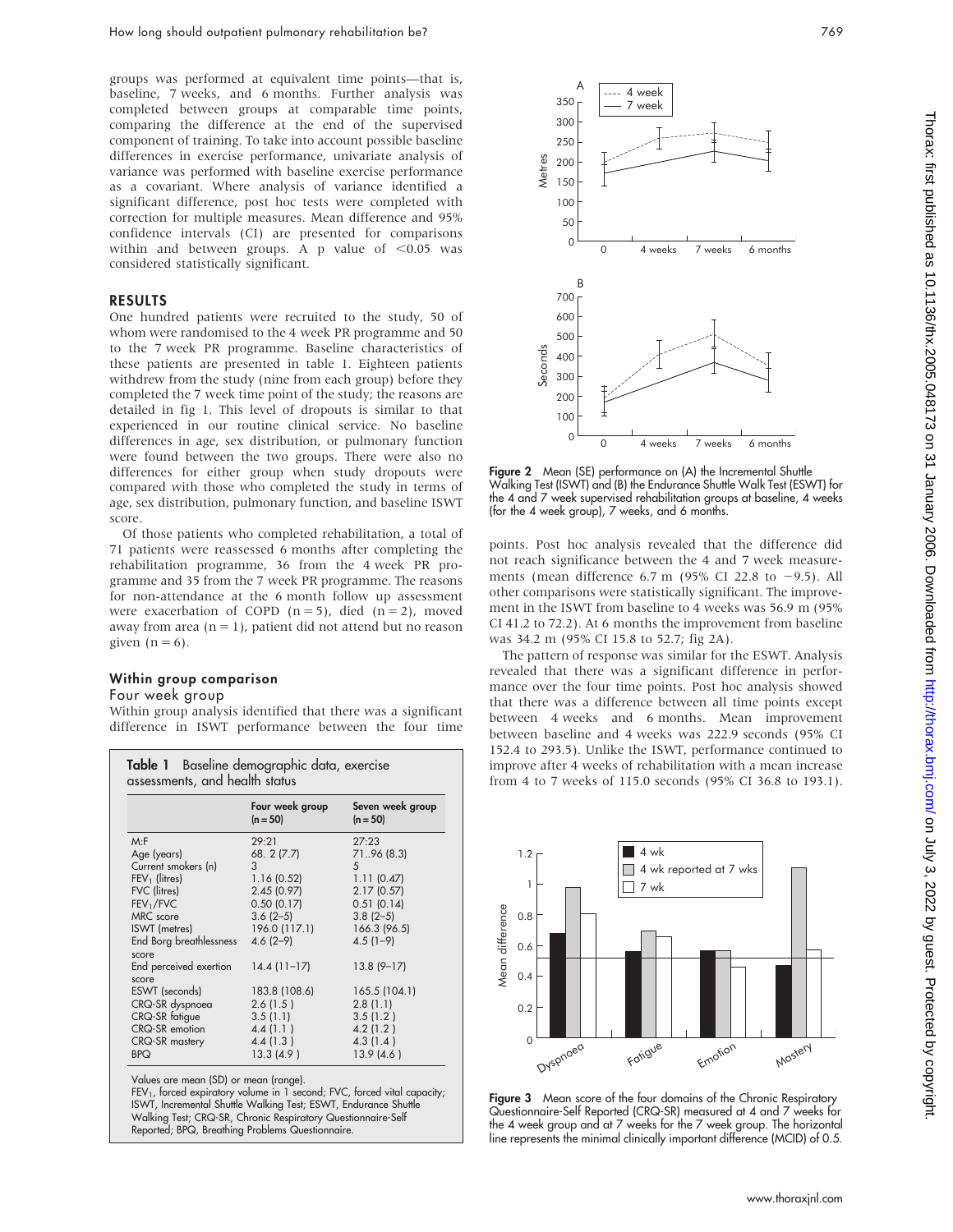The mean increase from baseline to 7 weeks was 337.8 seconds (95% CI 245.9 to 429.8; fig 2B).

The CRQ-SR for the dyspnoea domain identified significant differences. Post hoc analysis identified improvements between baseline and 4 weeks ( $p$ <0.05); further modest improvements were achieved at 7 weeks for these three domains but they were not statistically significant. At 6 months there was no significant difference from baseline. This pattern was repeated for the domains of emotion and fatigue. All four domains achieved clinically important changes at the 4 week time point. Interestingly, statistical significance was delayed until the 7 week assessment time point for mastery. The mean values for the difference in mastery at 7 weeks (mean 1.1, 95% CI  $-0.01$  to 1.0) was double the mean value at 4 weeks (mean 0.5, 95% CI 0.7 to 1.5; fig 3).

Analysis of the BPQ results also identified significant differences across the time points. There were significant improvements between baseline and weeks 4 and 7, but no important changes were observed between weeks 4 and 7. The score declined over the subsequent 6 months and was not significantly higher than baseline.

## Seven week group

There was a significant difference in performance on the ISWT over the three assessment times (baseline, 7 weeks, and 6 months). The mean increase between baseline and 7 weeks was 52.4 m (95% CI 41.9 to 62.9). The difference at 6 months remained statistically significant at 28.8 m (95% CI 13.4 to 44.2; fig 2A). Analysis of endurance performance yielded a similar pattern. Post hoc analysis identified a significant improvement from baseline to 7 weeks with a mean improvement of 216.6 seconds (95% CI 132.0 to 301.2) which remained significantly higher at 6 months (mean difference 121 seconds (95% CI 64.5 to 177.7); fig 2B). We secured clinical and statistically important changes in the  $CRO-SR$  (all domains  $p<0.001$ ; fig 3) and the BPQ from baseline to 7 weeks.

## Between group comparisons

At the 7 week point only diferences for the ESWT were statistically significant with at 4 week group attaining greater improvement. The mean difference between the 4 and 7 week group was 124.6 seconds (95% CI 17.0 to 232.2),  $p = 0.024$ . There were no other statistically or clinically significant differences for any other measure between the 4 and 7 week groups at the 7 week or 6 month time points.

Comparison at the end of supervised rehabilitation Univariate analysis of variance was used to identify the changes observed at the end of a period of exercise supervision. The results were further analysed by including baseline performance as a covariant. Improvement of performance on the ISWT and the ESWT were compared between baseline and 4 weeks for the 4 week group and between baseline and 7 weeks for the 7 week group. The mean improvement in the ISWT in the 4 week group at 4 weeks was 57.5 m (95% CI 44.2 to 70.8) and 50.0 m (95% CI 38.9 to 62.1) for the 7 week group at 7 weeks. There was no statistically significant difference between these improvements. The results were not influenced by baseline performance of the ISWT. There was a statistically significant difference in performance on the ESWT in favour of the 4 week group. The mean difference was 116.9 seconds (95% CI 11.7 to 222.3), which takes into account any differences at baseline. The CRQ-SR data did not reveal any statistically significant differences between the two groups at this equivalent time point. There was a trend for the mastery

## **DISCUSSION**

These results indicate that a 4 week supervised PR programme is equivalent to a 7 week supervised PR programme at comparable time points of 7 weeks and 6 months following completion of the programme. Importantly, the overall response to PR is similar to that documented in other trials.2 11 Interestingly, the 4 week group attained higher improvements in endurance walking times when compared with the 7 week group at the 7 week time point. There was also a trend for the 4 week group to attain greater improvements in all other outcome measures, although this did not reach statistical significance. A combination of hospital and home training appears to be as effective as supervised hospital based training. However, it is accepted that further study is needed to support this view.

At the 4 week time point the 4 week group largely matched the 7 week group with regard to improvements in both measures of exercise performance and health status. Patients in this trial could clearly not be blinded to the length of their supervised rehabilitation programme, but the assessor was blinded to the intervention. It could be that the patients in the 4 week group knew that they only had 4 weeks in which to gain from the supervised element of the PR programme. Importantly, because only the 4 week group were reassessed after 4 weeks of supervised training, we do not know if this response to PR occurred in the 7 week group at the 4 week time point. We believe that it may be that this is the general response in rehabilitation and not simply a phenomenon seen in patients who know they only have 4 weeks of supervised PR available to them.

Changes in health status were similar to the results we reported previously.2 This earlier study failed to attain clinically important improvements in CRQ scores at 4 weeks. In the current study the data acquired at the end of the supervised programme revealed statistically and clinically significant changes in all domains except mastery; by the 7 week time point dyspnoea improved again  $(p<0.05)$ . Mastery improved by the 7 week assessment to a comparable level to the 7 week supervised group, making large improvements in the 3 weeks of unsupervised home activity. The mastery domain reflects the level of control and confidence that patients feel they have with regard to managing their respiratory disease. It may be that patients gained confidence from realising that their level of exercise performance increased during the home training phase of the study, away from any hospital support or intervention.

It is also important to note that, at 6 months, patients in both groups were able to maintain some of the improvements in exercise performance noted at the 7 week time point. However, improvements in exercise performance and health status were not wholly maintained 6 months after completion of PR. It is accepted that there is no control group within this study, but this pattern of deterioration has been noted in other trials.11 12 It has previously been accepted that the progression of the underlying respiratory disease and comorbidity are very important factors.<sup>13</sup> These patients have a progressive disease and exacerbations may hinder compliance with the home training advice that patients receive upon discharge from the rehabilitation programme. Compared with other studies, the immediate outcome to rehabilitation is favourable despite the relatively short intervention in both groups. Ries et  $al^{12}$  secured a modest improvement in 6 minute walking test distance, less than the acknowledged minimal clinically important difference, again over a 6 week period. A recent review $14$  catalogued the immediate improvement in rehabilitation over varying